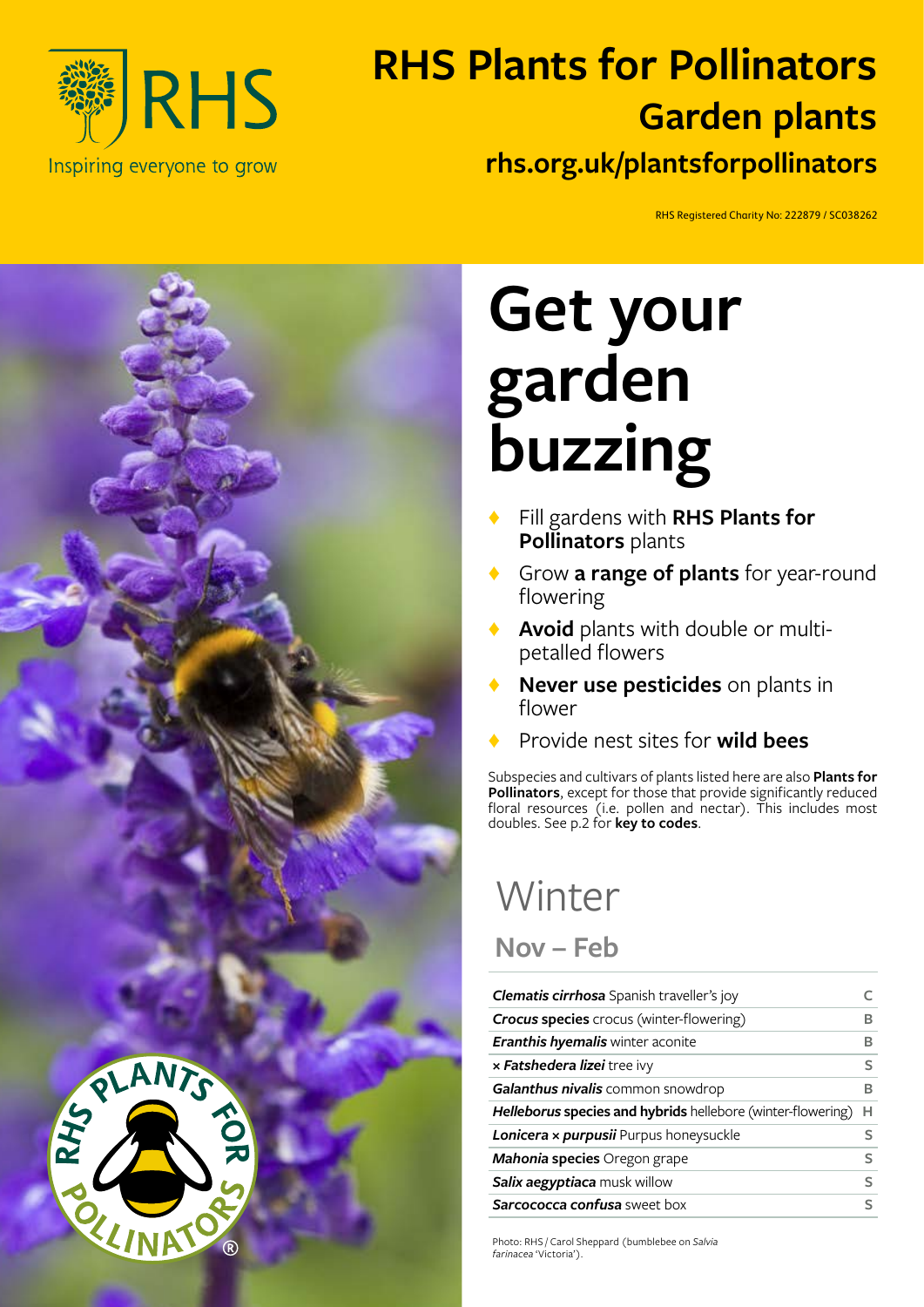| <b>Sarcococca hookeriana</b> sweet box |  |
|----------------------------------------|--|
| <b>Viburnum tinus</b> laurustinus      |  |

### Spring Mar – May

| Acer campestre Native plant; field maple                  | S or T  |
|-----------------------------------------------------------|---------|
| Acer platanoides Norway maple                             | т       |
| Acer pseudoplatanus sycamore                              | T       |
| Acer saccharum sugar maple                                | T       |
| Aesculus hippocastanum horse chestnut                     | т       |
| Ajuga reptans Native plant; bugle                         | н.      |
| Arabis alpina subsp. caucasica alpine rock cress          | н       |
| Armeria juniperifolia juniper-leaved thrift               | н       |
| Aubrieta species aubretia                                 | н       |
| Aurinia saxatilis gold dust                               | H.      |
| Berberis darwinii Darwin's barberry                       | S       |
| Berberis thunbergii Japanese barberry                     | S       |
| Bergenia species elephant ear                             | н.      |
| <b>Buxus sempervirens</b> Native plant; common box        | S       |
| Caltha palustris Native plant; marsh marigold             | H.      |
| Ceanothus species California lilac                        | S       |
| Cercis siliquastrum Judas tree                            | т       |
| Chaenomeles species Japanese quince                       | S       |
| <b>Cornus mas</b> Cornelian cherry                        | S       |
| Cotoneaster conspicuus Tibetan cotoneaster                | S       |
| <b>Crataegus monogyna</b> Native plant; common hawthorn   | S or T  |
| <b>Crocus species</b> crocus (spring-flowering)           | в       |
| Doronicum x excelsum leopard's bane                       | H.      |
| <b>Enkianthus campanulatus</b> redvein enkianthus         | S       |
| <b>Erica carnea</b> alpine heath                          | s       |
| Erica x darleyensis Darley Dale heath                     | S       |
| <b>Erysimum species wallflower</b>                        | Bi or H |
| Euphorbia amygdaloides Native plant; wood spurge          | н       |
| Euphorbia characias Mediterranean spurge                  | н       |
| Euphorbia cyparissias cypress spurge                      | н       |
| Euphorbia epithymoides cushion spurge                     | н.      |
| Euphorbia x martini Martin's spurge                       | S       |
| <b>Euphorbia nicaeensis Nice spurge</b>                   | н.      |
| Geranium species cranesbill                               | H.      |
| Geum rivale Native plant; water avens                     | н.      |
| Hebe species hebe                                         | S       |
| Helleborus species & hybrids hellebore (spring-flowering) | н.      |

| <b>Iberis saxatilis</b> alpine candytuft                  | H.     |
|-----------------------------------------------------------|--------|
| <b>Iberis sempervirens</b> perennial candytuft            | н.     |
| <b>Ilex aquifolium</b> Native plant; common holly         | т      |
| Lamium maculatum spotted dead nettle                      | H.     |
| Lunaria annua honesty                                     | Bi     |
| Mahonia species Oregon grape (spring-flowering)           | s      |
| Malus baccata Siberian crab                               | т      |
| Malus domestica edible apple                              | т      |
| Malus floribunda Japanese crab                            | т      |
| Malus hupehensis Hupeh crab                               | т      |
| Malus sargentii Sargent's crab apple                      | т      |
| Mespilus germanica common medlar                          | т      |
| Muscari armeniacum Armenian grape hyacinth                | в      |
| Nectaroscordum species honey garlic                       | В      |
| Ornithogalum umbellatum common star of Bethlehem          | в      |
| Pieris formosa lily-of-the-valley bush                    | s      |
| Pieris japonica lily-of-the-valley bush                   | s      |
| Primula veris common cowslip                              | н.     |
| Primula vulgaris Native plant; primrose                   | H.     |
| <b>Prunus avium</b> Native plant; wild & edible cherries  | т      |
| <b>Prunus domestica</b> wild & edible plums               | т      |
| <b>Prunus dulcis</b> almond                               | т      |
| Prunus incisa 'Kojo-no-mai' cherry 'Kojo-no-mai'          | S      |
| <b>Prunus insititia</b> damson                            | т      |
| <b>Prunus laurocerasus</b> cherry laurel                  | s      |
| <b>Prunus mume</b> Japanese apricot                       | т      |
| <b>Prunus padus</b> Native plant; bird cherry             | т      |
| Prunus pendula f. ascendens 'Rosea' flowering cherry      | т      |
| Prunus persica peach                                      | т      |
| Prunus spinosa Native plant; blackthorn                   | S      |
| Prunus tenella dwarf Russian almond                       | S      |
| <b>Prunus x yedoensis</b> flowering cherry                | т      |
| <b>Pulmonaria species lungwort</b>                        | н.     |
| Pyrus communis pear                                       | т      |
| Ribes nigrum blackcurrant                                 | s      |
| <b>Ribes rubrum</b> Native plant; common redcurrant       | S      |
| <b>Ribes sanguineum</b> flowering currant                 | S      |
| Salix caprea Native plant; goat willow (male form only)   | S or T |
| Salix hastata 'Wehrhahnii' halberd willow 'Wehrhahnii'    | S.     |
| Salix lanata Native plant; woolly willow (male form only) | S      |
| <b>Skimmia japonica</b> skimmia                           | s      |
| <b>Smyrnium olusatrum</b> Native plant; alexanders †      | Bi     |
| <b>Stachyurus chinensis</b> stachyurus                    | s      |
| Stachyurus praecox stachyurus                             | S      |
| Vaccinium corymbosum blueberry                            | S      |

**Natural England states**: You can legally collect small quantities of wildflower seed for your own use, but you must get permission from the land's owner, tenant or other authority, as necessary. Although seed-collecting is allowed, you should not dig up native plants – many rare species are protected by law. You can collect seed of even rare plants, but cannot sell / trade seed or progeny.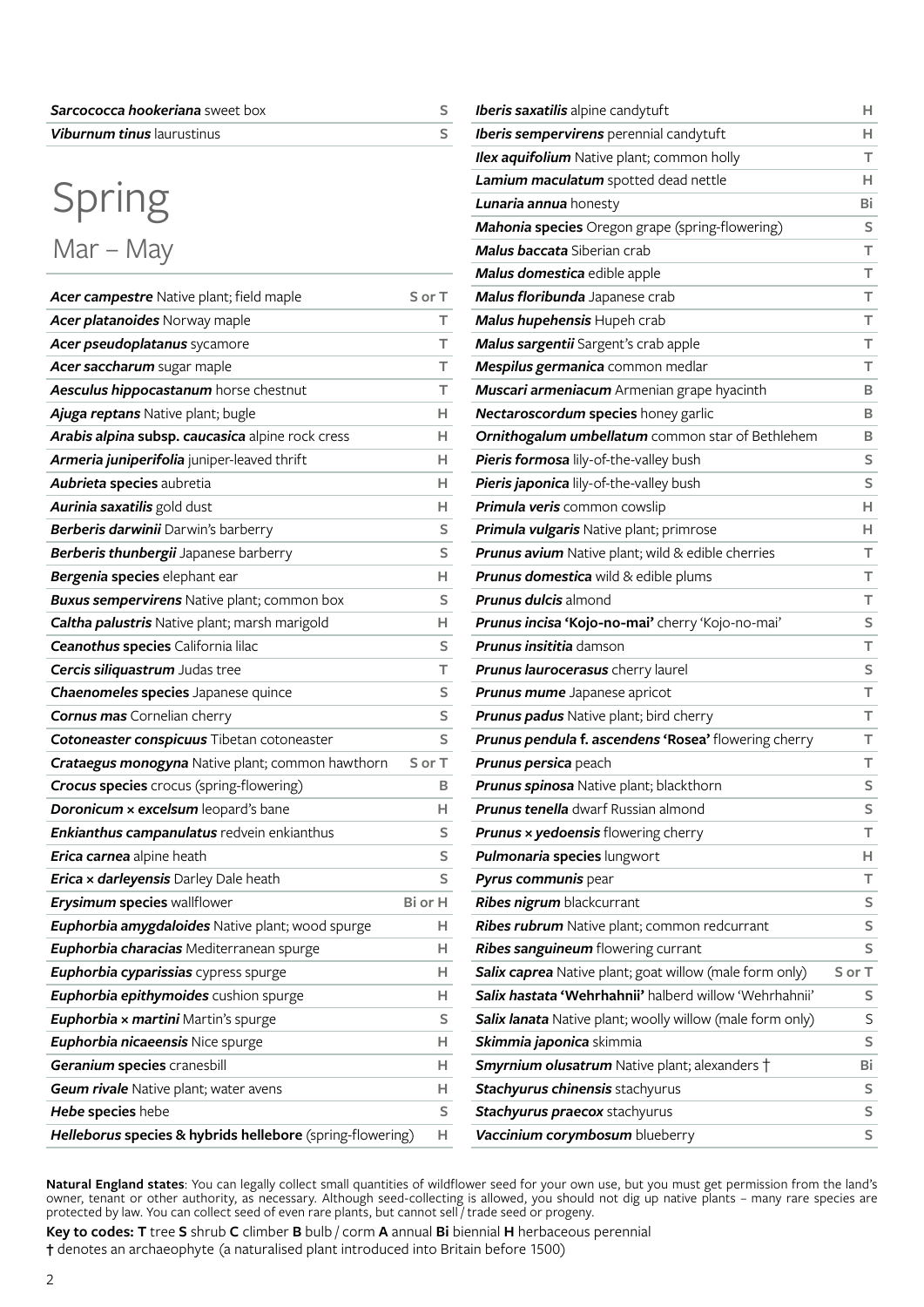#### Summer

#### June – Aug

| <b>Achillea species yarrow</b>                                         | н      |
|------------------------------------------------------------------------|--------|
| Actaea japonica baneberry                                              | н      |
| Aesculus indica Indian horse chestnut (resistant to leaf-mining moth)T |        |
| Aesculus parviflora bottlebrush buckeye                                | S      |
| Agastache species giant hyssop                                         | н      |
| Ageratum houstonianum flossflower                                      | А      |
| Alcea rosea hollyhock                                                  | Bi     |
| Allium species ornamental and edibles (when allowed to flower)         | в      |
| Alstroemeria species Peruvian lily                                     | В      |
| <b>Amberboa moschata</b> sweet sultan                                  | А      |
| <b>Amsonia tabernaemontana</b> eastern bluestar                        | н      |
| Anchusa azurea large blue alkanet                                      | А      |
| Anchusa capensis Cape alkanet                                          | А      |
| Angelica archangelica angelica                                         | Bi     |
| Angelica gigas purple angelica                                         | Bi     |
| Angelica sylvestris Native plant; wild angelica                        | Bi     |
| Anthemis tinctoria dyer's chamomile                                    | н      |
| Antirrhinum majus snapdragon                                           | A or H |
| Aquilegia species columbine                                            | н      |
| <b>Arabis allionii</b> Siberian wallflower                             | н      |
| Argemone platyceras crested poppy                                      | A or H |
| Armeria maritima Native plant; thrift                                  | н      |
| <b>Aruncus dioicus</b> goat's beard (male form only)                   | н      |
| Asparagus officinalis common asparagus                                 | н      |
| Astrantia major greater masterwort                                     | н      |
| <b>Borago officinalis</b> borage                                       | А      |
| Brachyglottis (Dunedin Group) 'Sunshine' brachyglottis                 |        |
| 'Sunshine'                                                             | s      |
| Brachyglottis monroi Monro's ragwort                                   | S      |
| <b>Buddleja davidii</b> butterfly bush                                 | S      |
| <b>Buddleja globosa</b> orange ball tree                               | S      |
| <b>Buphthalmum salicifolium</b> yellow ox-eye                          | н.     |
| <b>Bupleurum fruticosum</b> shrubby hare's ear                         | S      |
| Calamintha nepeta Native plant; lesser calamint                        | н      |
| Calendula officinalis common marigold                                  | A      |
| Callicarpa bodinieri var. giraldii beautyberry                         | S      |
| Callistephus chinensis China aster                                     | А      |
| Calluna vulgaris Native plant; heather                                 | S      |
|                                                                        |        |
| Campanula carpatica tussock bellflower                                 | н      |



Photo: RHS / Helen Bostock (six-spot burnet moth on *Verbena bonariensis*).

| Campanula lactiflora milky bellflower                           | н      |
|-----------------------------------------------------------------|--------|
| Campanula latifolia Native plant; giant bellflower              | н.     |
| Campanula medium Canterbury bells                               | Bi     |
| Campanula persicifolia peach-leaved bellflower                  | Н.     |
| <b>Campsis radicans</b> trumpet honeysuckle                     | C      |
| Caryopteris x clandonensis caryopteris                          | S      |
| Catalpa bignonioides Indian bean tree                           | T.     |
| Catananche caerulea blue cupidone                               | н      |
| Centaurea atropurpurea purple knapweed                          | н.     |
| Centaurea cyanus cornflower +                                   | A      |
| Centaurea dealbata mealy centaury                               | н.     |
| Centaurea macrocephala giant knapweed                           | н      |
| <b>Centaurea montana</b> perennial cornflower                   | н      |
| <b>Centaurea nigra</b> Native plant; common knapweed            | н      |
| Centaurea scabiosa Native plant; greater knapweed               | н      |
| <b>Centranthus ruber</b> red valerian                           | н      |
| Centratherum punctatum Manaos beauty                            | A      |
| Cerinthe major 'Purpurascens' honeywort 'Purpurascens'          | A      |
| Cirsium rivulare 'Atropurpureum' purple plume thistle           | H.     |
| Clarkia unguiculata butterfly flower                            | A      |
| Clematis vitalba Native plant; old man's beard, travellers' joy | C      |
| Cleome hassleriana spider flower                                | A      |
| Consolida ajacis giant larkspur                                 | A      |
| <b>Convolvulus tricolor</b> dwarf morning glory                 | C/A    |
| <b>Coreopsis species tickseed</b>                               | H or A |

**Natural England states**: You can legally collect small quantities of wildflower seed for your own use, but you must get permission from the land's owner, tenant or other authority, as necessary. Although seed-collecting is allowed, you should not dig up native plants – many rare species are protected by law. You can collect seed of even rare plants, but cannot sell / trade seed or progeny.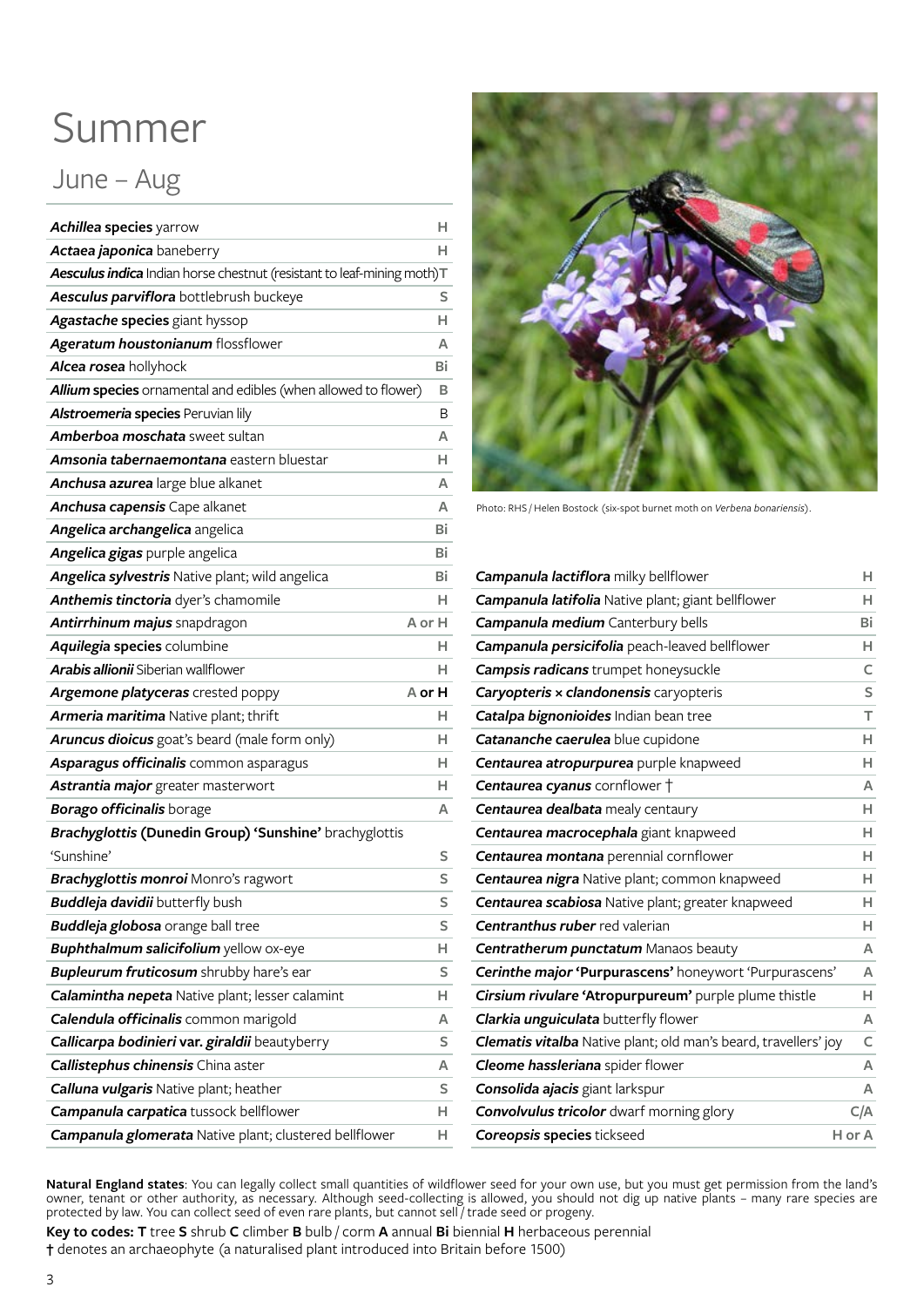| <b>Cornus alba</b> red-barked dogwood                    | S      |
|----------------------------------------------------------|--------|
| Cosmos bipinnatus cosmea                                 | А      |
| Cosmos sulphureus yellow cosmos                          | A      |
| Crambe cordifolia greater sea kale                       | н      |
| <b>Crataegus monogyna</b> Native plant; common hawthorn  | S or T |
| <b>Cucurbita pepo</b> marrow, courgette                  | А      |
| Cuphea ignea cigar flower                                | A      |
| Cynara cardunculus including Scolymus Group globe        |        |
| artichoke and cardoon                                    | н      |
| Cynoglossum amabile Chinese forget-me-not                | н      |
| Dahlia species dahlia                                    | н      |
| Delosperma floribundum ice plant                         | н      |
| Delphinium elatum candle larkspur                        | н      |
| <b>Dianthus barbatus</b> sweet william                   | Bi     |
| Dictamnus albus dittany                                  | н      |
| <b>Digitalis species</b> foxglove                        | Bi     |
| Dipsacus fullonum Native plant; common teasel            | Bi     |
| Echinacea purpurea purple coneflower                     | н      |
| Echinops species globe thistle                           | н      |
| Echium vulgare Native plant; viper's bugloss             | А      |
| Elaeagnus angustifolia oleaster                          | S      |
| Erica cinerea Native plant; bell heather                 | S      |
| Erica erigena Irish heath                                | S      |
| <b>Erica vagans</b> Native plant; Cornish heath          | S      |
| <b>Erigeron species</b> fleabane                         | н      |
| Eriophyllum lanatum golden yarrow                        | н      |
| Eryngium alpinum alpine eryngo                           | н      |
| Eryngium giganteum Miss Willmott's ghost                 | Bi     |
| Eryngium planum blue eryngo                              | н      |
| Eryngium x tripartitum eryngo                            | н      |
| <b>Erysimum species wallflower</b>                       | H or S |
| Escallonia species escallonia                            | s      |
| Eschscholzia californica California poppy                | A      |
| <b>Eupatorium cannabinum</b> Native plant; hemp agrimony | H.     |
| Eupatorium maculatum Joe Pye weed                        | н      |
| <b>Euphorbia cornigera</b> horned spurge                 | н      |
| Euphorbia donii spurge                                   | н      |
| Euphorbia sarawschanica Zeravshan spurge                 | H      |
| Ferula communis giant fennel                             | н      |
| <b>Foeniculum vulgare</b> Native plant; common fennel †  | н      |
| <b>Fragaria × ananassa</b> garden strawberry             | н      |
| <b>Fuchsia species</b> fuchsia - hardy types             | S      |
| <b>Gaillardia × grandiflora</b> blanket flower           | н      |
| Gaura lindheimeri white gaura                            | н      |
| Geranium pratense Native plant; meadow cranesbill        | н      |

| <b>Geum species</b> avens (summer-flowering)<br>H.<br>Gilia capitata blue thimble flower<br>A<br>Glandularia x hybrida garden verbena<br>А<br>Glebionis segetum Native plant; corn marigold +<br>A<br>Gypsophila elegans annual baby's breath<br>A<br>Hebe species hebe<br>S<br>Helenium species Helen's flower<br>Н.<br>Helianthus annuus common sunflower (avoid<br>pollen-free cultivars)<br>A<br><b>Helianthus debilis</b> cucumberleaf sunflower<br>A<br>Heliopsis helianthoides smooth ox-eye<br>H.<br>Heliotropium arborescens common heliotrope<br>A<br>Heracleum sphondylium Native plant; hogweed<br>Bi<br>Hesperis matronalis dame's violet<br>H.<br>Hydrangea anomala subsp. petiolaris climbing hydrangea<br>C<br>Hydrangea paniculata paniculate hydrangea (only cultivars<br>with many fertile flowers, e.g. 'Kyushu', 'Big Ben', 'Floribunda',<br>'Brussels Lace')<br>s<br>Hydrotelephium spectabile & hybrids ice plant<br>H.<br>Hydrotelephium telephium Native plant; orpine<br>н<br>Hyssopus officinalis hyssop<br>s<br>Iberis amara Native plant; wild candytuft<br>A<br>Ilex aquifolium Native plant; common holly<br>т<br>Inula species harvest daisy<br>H.<br>Jasminum officinale common jasmine<br>C.<br><b>Kalmia latifolia</b> mountain laurel<br>S<br>Knautia arvensis Native plant; field scabious<br>H.<br>Knautia macedonica Macedonian scabious<br>H.<br>Koelreuteria paniculata pride of India<br>T.<br>Lathyrus latifolius broad-leaved everlasting pea<br>н<br>Laurus nobilis bay tree<br>S<br>Lavandula angustifolia English lavender<br>S<br>S<br>Lavandula x intermedia lavandin<br><b>Lavandula stoechas</b> French lavender<br>S<br>S<br>Lavatera olbia tree lavatera<br><b>Lavatera trimestris</b> annual lavatera<br>A<br>Leucanthemum x superbum Shasta daisy<br>H.<br>Leucanthemum vulgare Native plant; ox-eye daisy<br>н<br>Liatris spicata button snakewort<br>н<br>Ligustrum ovalifolium garden privet<br>S<br>S<br>Ligustrum sinense Chinese privet<br>Limnanthes douglasii poached egg flower<br>A | Geranium species cranesbill (summer-flowering) | H  |
|------------------------------------------------------------------------------------------------------------------------------------------------------------------------------------------------------------------------------------------------------------------------------------------------------------------------------------------------------------------------------------------------------------------------------------------------------------------------------------------------------------------------------------------------------------------------------------------------------------------------------------------------------------------------------------------------------------------------------------------------------------------------------------------------------------------------------------------------------------------------------------------------------------------------------------------------------------------------------------------------------------------------------------------------------------------------------------------------------------------------------------------------------------------------------------------------------------------------------------------------------------------------------------------------------------------------------------------------------------------------------------------------------------------------------------------------------------------------------------------------------------------------------------------------------------------------------------------------------------------------------------------------------------------------------------------------------------------------------------------------------------------------------------------------------------------------------------------------------------------------------------------------------------------------------------------------------------------------------------------------------------------------------------------------------|------------------------------------------------|----|
|                                                                                                                                                                                                                                                                                                                                                                                                                                                                                                                                                                                                                                                                                                                                                                                                                                                                                                                                                                                                                                                                                                                                                                                                                                                                                                                                                                                                                                                                                                                                                                                                                                                                                                                                                                                                                                                                                                                                                                                                                                                      |                                                |    |
|                                                                                                                                                                                                                                                                                                                                                                                                                                                                                                                                                                                                                                                                                                                                                                                                                                                                                                                                                                                                                                                                                                                                                                                                                                                                                                                                                                                                                                                                                                                                                                                                                                                                                                                                                                                                                                                                                                                                                                                                                                                      |                                                |    |
|                                                                                                                                                                                                                                                                                                                                                                                                                                                                                                                                                                                                                                                                                                                                                                                                                                                                                                                                                                                                                                                                                                                                                                                                                                                                                                                                                                                                                                                                                                                                                                                                                                                                                                                                                                                                                                                                                                                                                                                                                                                      |                                                |    |
|                                                                                                                                                                                                                                                                                                                                                                                                                                                                                                                                                                                                                                                                                                                                                                                                                                                                                                                                                                                                                                                                                                                                                                                                                                                                                                                                                                                                                                                                                                                                                                                                                                                                                                                                                                                                                                                                                                                                                                                                                                                      |                                                |    |
|                                                                                                                                                                                                                                                                                                                                                                                                                                                                                                                                                                                                                                                                                                                                                                                                                                                                                                                                                                                                                                                                                                                                                                                                                                                                                                                                                                                                                                                                                                                                                                                                                                                                                                                                                                                                                                                                                                                                                                                                                                                      |                                                |    |
|                                                                                                                                                                                                                                                                                                                                                                                                                                                                                                                                                                                                                                                                                                                                                                                                                                                                                                                                                                                                                                                                                                                                                                                                                                                                                                                                                                                                                                                                                                                                                                                                                                                                                                                                                                                                                                                                                                                                                                                                                                                      |                                                |    |
|                                                                                                                                                                                                                                                                                                                                                                                                                                                                                                                                                                                                                                                                                                                                                                                                                                                                                                                                                                                                                                                                                                                                                                                                                                                                                                                                                                                                                                                                                                                                                                                                                                                                                                                                                                                                                                                                                                                                                                                                                                                      |                                                |    |
|                                                                                                                                                                                                                                                                                                                                                                                                                                                                                                                                                                                                                                                                                                                                                                                                                                                                                                                                                                                                                                                                                                                                                                                                                                                                                                                                                                                                                                                                                                                                                                                                                                                                                                                                                                                                                                                                                                                                                                                                                                                      |                                                |    |
|                                                                                                                                                                                                                                                                                                                                                                                                                                                                                                                                                                                                                                                                                                                                                                                                                                                                                                                                                                                                                                                                                                                                                                                                                                                                                                                                                                                                                                                                                                                                                                                                                                                                                                                                                                                                                                                                                                                                                                                                                                                      |                                                |    |
|                                                                                                                                                                                                                                                                                                                                                                                                                                                                                                                                                                                                                                                                                                                                                                                                                                                                                                                                                                                                                                                                                                                                                                                                                                                                                                                                                                                                                                                                                                                                                                                                                                                                                                                                                                                                                                                                                                                                                                                                                                                      |                                                |    |
|                                                                                                                                                                                                                                                                                                                                                                                                                                                                                                                                                                                                                                                                                                                                                                                                                                                                                                                                                                                                                                                                                                                                                                                                                                                                                                                                                                                                                                                                                                                                                                                                                                                                                                                                                                                                                                                                                                                                                                                                                                                      |                                                |    |
|                                                                                                                                                                                                                                                                                                                                                                                                                                                                                                                                                                                                                                                                                                                                                                                                                                                                                                                                                                                                                                                                                                                                                                                                                                                                                                                                                                                                                                                                                                                                                                                                                                                                                                                                                                                                                                                                                                                                                                                                                                                      |                                                |    |
|                                                                                                                                                                                                                                                                                                                                                                                                                                                                                                                                                                                                                                                                                                                                                                                                                                                                                                                                                                                                                                                                                                                                                                                                                                                                                                                                                                                                                                                                                                                                                                                                                                                                                                                                                                                                                                                                                                                                                                                                                                                      |                                                |    |
|                                                                                                                                                                                                                                                                                                                                                                                                                                                                                                                                                                                                                                                                                                                                                                                                                                                                                                                                                                                                                                                                                                                                                                                                                                                                                                                                                                                                                                                                                                                                                                                                                                                                                                                                                                                                                                                                                                                                                                                                                                                      |                                                |    |
|                                                                                                                                                                                                                                                                                                                                                                                                                                                                                                                                                                                                                                                                                                                                                                                                                                                                                                                                                                                                                                                                                                                                                                                                                                                                                                                                                                                                                                                                                                                                                                                                                                                                                                                                                                                                                                                                                                                                                                                                                                                      |                                                |    |
|                                                                                                                                                                                                                                                                                                                                                                                                                                                                                                                                                                                                                                                                                                                                                                                                                                                                                                                                                                                                                                                                                                                                                                                                                                                                                                                                                                                                                                                                                                                                                                                                                                                                                                                                                                                                                                                                                                                                                                                                                                                      |                                                |    |
|                                                                                                                                                                                                                                                                                                                                                                                                                                                                                                                                                                                                                                                                                                                                                                                                                                                                                                                                                                                                                                                                                                                                                                                                                                                                                                                                                                                                                                                                                                                                                                                                                                                                                                                                                                                                                                                                                                                                                                                                                                                      |                                                |    |
|                                                                                                                                                                                                                                                                                                                                                                                                                                                                                                                                                                                                                                                                                                                                                                                                                                                                                                                                                                                                                                                                                                                                                                                                                                                                                                                                                                                                                                                                                                                                                                                                                                                                                                                                                                                                                                                                                                                                                                                                                                                      |                                                |    |
|                                                                                                                                                                                                                                                                                                                                                                                                                                                                                                                                                                                                                                                                                                                                                                                                                                                                                                                                                                                                                                                                                                                                                                                                                                                                                                                                                                                                                                                                                                                                                                                                                                                                                                                                                                                                                                                                                                                                                                                                                                                      |                                                |    |
|                                                                                                                                                                                                                                                                                                                                                                                                                                                                                                                                                                                                                                                                                                                                                                                                                                                                                                                                                                                                                                                                                                                                                                                                                                                                                                                                                                                                                                                                                                                                                                                                                                                                                                                                                                                                                                                                                                                                                                                                                                                      |                                                |    |
|                                                                                                                                                                                                                                                                                                                                                                                                                                                                                                                                                                                                                                                                                                                                                                                                                                                                                                                                                                                                                                                                                                                                                                                                                                                                                                                                                                                                                                                                                                                                                                                                                                                                                                                                                                                                                                                                                                                                                                                                                                                      |                                                |    |
|                                                                                                                                                                                                                                                                                                                                                                                                                                                                                                                                                                                                                                                                                                                                                                                                                                                                                                                                                                                                                                                                                                                                                                                                                                                                                                                                                                                                                                                                                                                                                                                                                                                                                                                                                                                                                                                                                                                                                                                                                                                      |                                                |    |
|                                                                                                                                                                                                                                                                                                                                                                                                                                                                                                                                                                                                                                                                                                                                                                                                                                                                                                                                                                                                                                                                                                                                                                                                                                                                                                                                                                                                                                                                                                                                                                                                                                                                                                                                                                                                                                                                                                                                                                                                                                                      |                                                |    |
|                                                                                                                                                                                                                                                                                                                                                                                                                                                                                                                                                                                                                                                                                                                                                                                                                                                                                                                                                                                                                                                                                                                                                                                                                                                                                                                                                                                                                                                                                                                                                                                                                                                                                                                                                                                                                                                                                                                                                                                                                                                      |                                                |    |
|                                                                                                                                                                                                                                                                                                                                                                                                                                                                                                                                                                                                                                                                                                                                                                                                                                                                                                                                                                                                                                                                                                                                                                                                                                                                                                                                                                                                                                                                                                                                                                                                                                                                                                                                                                                                                                                                                                                                                                                                                                                      |                                                |    |
|                                                                                                                                                                                                                                                                                                                                                                                                                                                                                                                                                                                                                                                                                                                                                                                                                                                                                                                                                                                                                                                                                                                                                                                                                                                                                                                                                                                                                                                                                                                                                                                                                                                                                                                                                                                                                                                                                                                                                                                                                                                      |                                                |    |
|                                                                                                                                                                                                                                                                                                                                                                                                                                                                                                                                                                                                                                                                                                                                                                                                                                                                                                                                                                                                                                                                                                                                                                                                                                                                                                                                                                                                                                                                                                                                                                                                                                                                                                                                                                                                                                                                                                                                                                                                                                                      |                                                |    |
|                                                                                                                                                                                                                                                                                                                                                                                                                                                                                                                                                                                                                                                                                                                                                                                                                                                                                                                                                                                                                                                                                                                                                                                                                                                                                                                                                                                                                                                                                                                                                                                                                                                                                                                                                                                                                                                                                                                                                                                                                                                      |                                                |    |
|                                                                                                                                                                                                                                                                                                                                                                                                                                                                                                                                                                                                                                                                                                                                                                                                                                                                                                                                                                                                                                                                                                                                                                                                                                                                                                                                                                                                                                                                                                                                                                                                                                                                                                                                                                                                                                                                                                                                                                                                                                                      |                                                |    |
|                                                                                                                                                                                                                                                                                                                                                                                                                                                                                                                                                                                                                                                                                                                                                                                                                                                                                                                                                                                                                                                                                                                                                                                                                                                                                                                                                                                                                                                                                                                                                                                                                                                                                                                                                                                                                                                                                                                                                                                                                                                      |                                                |    |
|                                                                                                                                                                                                                                                                                                                                                                                                                                                                                                                                                                                                                                                                                                                                                                                                                                                                                                                                                                                                                                                                                                                                                                                                                                                                                                                                                                                                                                                                                                                                                                                                                                                                                                                                                                                                                                                                                                                                                                                                                                                      |                                                |    |
|                                                                                                                                                                                                                                                                                                                                                                                                                                                                                                                                                                                                                                                                                                                                                                                                                                                                                                                                                                                                                                                                                                                                                                                                                                                                                                                                                                                                                                                                                                                                                                                                                                                                                                                                                                                                                                                                                                                                                                                                                                                      |                                                |    |
|                                                                                                                                                                                                                                                                                                                                                                                                                                                                                                                                                                                                                                                                                                                                                                                                                                                                                                                                                                                                                                                                                                                                                                                                                                                                                                                                                                                                                                                                                                                                                                                                                                                                                                                                                                                                                                                                                                                                                                                                                                                      |                                                |    |
|                                                                                                                                                                                                                                                                                                                                                                                                                                                                                                                                                                                                                                                                                                                                                                                                                                                                                                                                                                                                                                                                                                                                                                                                                                                                                                                                                                                                                                                                                                                                                                                                                                                                                                                                                                                                                                                                                                                                                                                                                                                      |                                                |    |
|                                                                                                                                                                                                                                                                                                                                                                                                                                                                                                                                                                                                                                                                                                                                                                                                                                                                                                                                                                                                                                                                                                                                                                                                                                                                                                                                                                                                                                                                                                                                                                                                                                                                                                                                                                                                                                                                                                                                                                                                                                                      |                                                |    |
|                                                                                                                                                                                                                                                                                                                                                                                                                                                                                                                                                                                                                                                                                                                                                                                                                                                                                                                                                                                                                                                                                                                                                                                                                                                                                                                                                                                                                                                                                                                                                                                                                                                                                                                                                                                                                                                                                                                                                                                                                                                      |                                                |    |
|                                                                                                                                                                                                                                                                                                                                                                                                                                                                                                                                                                                                                                                                                                                                                                                                                                                                                                                                                                                                                                                                                                                                                                                                                                                                                                                                                                                                                                                                                                                                                                                                                                                                                                                                                                                                                                                                                                                                                                                                                                                      |                                                |    |
|                                                                                                                                                                                                                                                                                                                                                                                                                                                                                                                                                                                                                                                                                                                                                                                                                                                                                                                                                                                                                                                                                                                                                                                                                                                                                                                                                                                                                                                                                                                                                                                                                                                                                                                                                                                                                                                                                                                                                                                                                                                      |                                                |    |
|                                                                                                                                                                                                                                                                                                                                                                                                                                                                                                                                                                                                                                                                                                                                                                                                                                                                                                                                                                                                                                                                                                                                                                                                                                                                                                                                                                                                                                                                                                                                                                                                                                                                                                                                                                                                                                                                                                                                                                                                                                                      |                                                |    |
|                                                                                                                                                                                                                                                                                                                                                                                                                                                                                                                                                                                                                                                                                                                                                                                                                                                                                                                                                                                                                                                                                                                                                                                                                                                                                                                                                                                                                                                                                                                                                                                                                                                                                                                                                                                                                                                                                                                                                                                                                                                      |                                                |    |
|                                                                                                                                                                                                                                                                                                                                                                                                                                                                                                                                                                                                                                                                                                                                                                                                                                                                                                                                                                                                                                                                                                                                                                                                                                                                                                                                                                                                                                                                                                                                                                                                                                                                                                                                                                                                                                                                                                                                                                                                                                                      |                                                |    |
|                                                                                                                                                                                                                                                                                                                                                                                                                                                                                                                                                                                                                                                                                                                                                                                                                                                                                                                                                                                                                                                                                                                                                                                                                                                                                                                                                                                                                                                                                                                                                                                                                                                                                                                                                                                                                                                                                                                                                                                                                                                      |                                                |    |
|                                                                                                                                                                                                                                                                                                                                                                                                                                                                                                                                                                                                                                                                                                                                                                                                                                                                                                                                                                                                                                                                                                                                                                                                                                                                                                                                                                                                                                                                                                                                                                                                                                                                                                                                                                                                                                                                                                                                                                                                                                                      | Limonium platyphyllum broad-leaved statice     | H. |
| <b>Linaria maroccana</b> annual toadflax<br>A                                                                                                                                                                                                                                                                                                                                                                                                                                                                                                                                                                                                                                                                                                                                                                                                                                                                                                                                                                                                                                                                                                                                                                                                                                                                                                                                                                                                                                                                                                                                                                                                                                                                                                                                                                                                                                                                                                                                                                                                        |                                                |    |

**Natural England states**: You can legally collect small quantities of wildflower seed for your own use, but you must get permission from the land's owner, tenant or other authority, as necessary. Although seed-collecting is allowed, you should not dig up native plants – many rare species are protected by law. You can collect seed of even rare plants, but cannot sell / trade seed or progeny.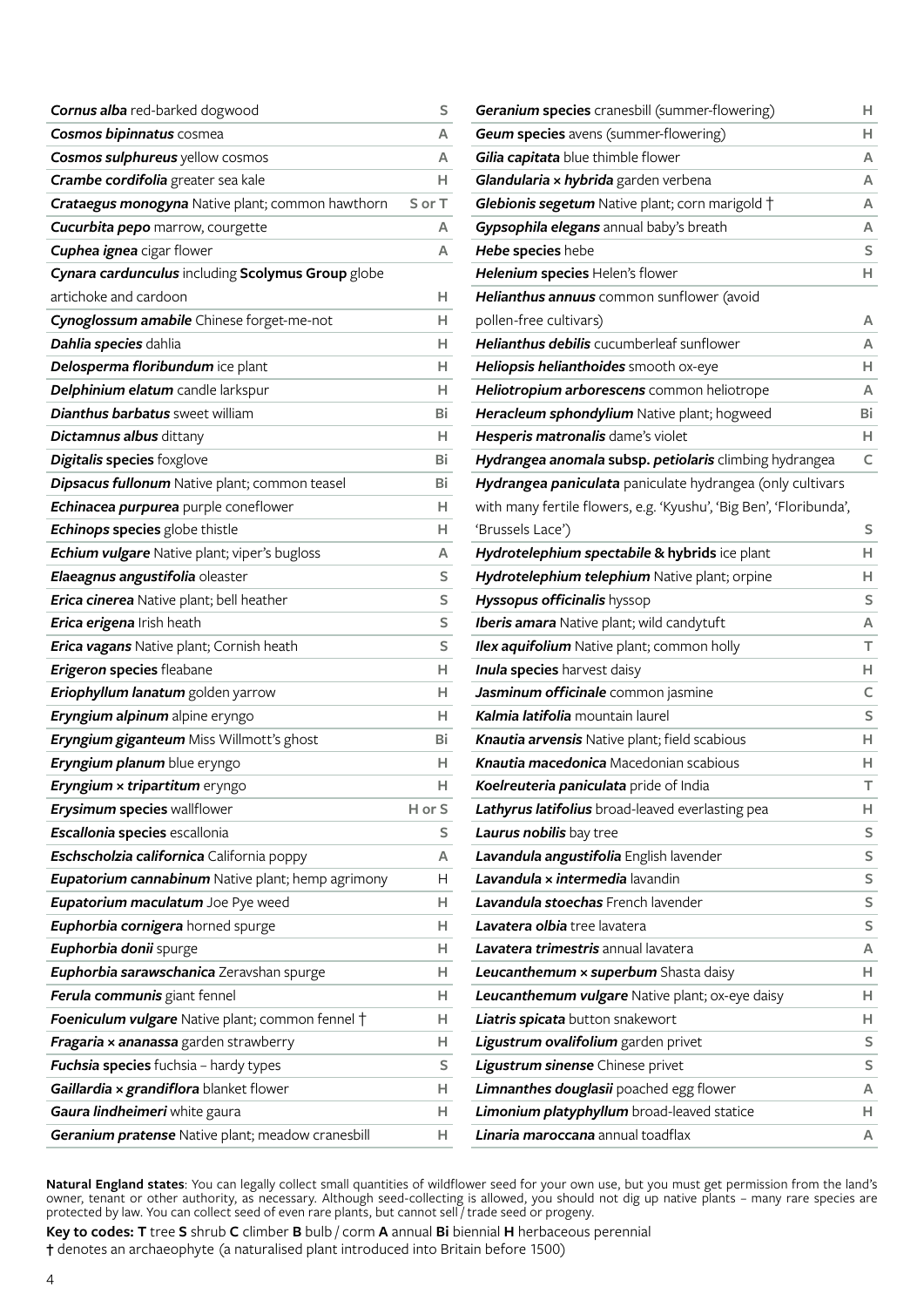| Linaria purpurea purple toadflax                           | н       |
|------------------------------------------------------------|---------|
| Lobularia maritima sweet alyssum                           | A       |
| Lonicera periclymenum Native plant; common honeysuckle     | C       |
| Lychnis coronaria rose campion                             | Bi or H |
| Lychnis flos-cuculi Native plant; ragged robin             | н.      |
| Lysimachia vulgaris Native plant; yellow loosestrife       | H.      |
| Lythrum salicaria Native plant; purple loosestrife         | н       |
| Lythrum virgatum wand loosestrife                          | H.      |
| Malope trifida large-flowered mallow wort                  | А       |
| Malva alcea greater musk mallow                            | H.      |
| Malva moschata Native plant; musk mallow                   | н       |
| Matthiola incana hoary stock                               | Bi      |
| Mentha aquatica Native plant; water mint                   | H.      |
| Mentha spicata spearmint                                   | H.      |
| Monarda didyma bergamot                                    | н       |
| Myosotis species forget-me-not                             | Bi      |
| Nemophila menziesii baby blue eyes                         | А       |
| <b>Nepeta species catmint</b>                              | H       |
| Nicotiana alata flowering tobacco                          | А       |
| Nicotiana langsdorffii Langsdorff's tobacco                | A       |
| Nicotiana sylvestris flowering tobacco                     | Bi      |
| Nigella damascena love-in-a-mist                           | A       |
| Nigella hispanica Spanish fennel flower                    | А       |
| <b>Oenothera species</b> evening primrose                  | Bi      |
| Olearia species daisy bush                                 | S       |
| Onopordum acanthium cotton thistle                         | Bi      |
| Origanum onites pot marjoram                               | S       |
| Origanum 'Rosenkuppel' marjoram 'Rosenkuppel'              | н.      |
| Origanum vulgare Native plant; oregano, wild marjoram      | H.      |
| Paeonia species peony                                      | н       |
| Papaver orientale oriental poppy                           | Н.      |
| <b>Papaver rhoeas</b> Native plant; common poppy $\dagger$ | A       |
| Parthenocissus tricuspidata Boston ivy                     | C       |
| Penstemon species beard-tongue                             | H.      |
| Perovskia atriplicifolia Russian sage                      | S       |
| Persicaria amplexicaulis red bistort                       | н.      |
| Persicaria bistorta Native plant; common bistort           | H       |
| Phacelia campanularia Californian bluebell                 | A       |
| Phacelia tanacetifolia fiddleneck                          | A       |
| <b>Phaseolus coccineus</b> scarlet runner bean             | A       |
| Phlomis species sage                                       | S       |
| Phlox paniculata perennial phlox                           | н.      |
| <b>Photinia davidiana</b> stranvaesia                      | S       |
| <b>Phuopsis stylosa</b> Caucasian crosswort                | н.      |
| Pileostegia viburnoides climbing hydrangea                 | c       |



**Photo: RHS / Carol Sheppard (hoverfly on field scabious,** *Knautia arvensis***).** 

| Polemonium caeruleum Native plant; Jacob's ladder     | н      |
|-------------------------------------------------------|--------|
| Potentilla species cinquefoil                         | H or S |
| <b>Prostanthera cuneata</b> alpine mint bush          | S      |
| <b>Ptelea trifoliata</b> hop tree                     | S      |
| Pyracantha species firethorn                          | S      |
| <b>Reseda odorata</b> garden mignonette               | A      |
| Ridolfia segetum false fennel                         | A      |
| <b>Robinia pseudoacacia</b> false acacia              | т      |
| <b>Rosa species</b> rose                              | S      |
| <b>Rosmarinus officinalis</b> rosemary                | S      |
| <b>Rubus fruticosus agg.</b> Native plant; blackberry | S      |
| <b>Rubus idaeus</b> Native plant; common raspberry    | S      |
| <b>Rudbeckia species</b> coneflower                   | H or A |
| Salvia species sage                                   | A or H |
| Sanvitalia procumbens creeping zinnia                 | A      |
| <b>Scabiosa spp.</b> scabious                         | A/H    |

**Natural England states**: You can legally collect small quantities of wildflower seed for your own use, but you must get permission from the land's owner, tenant or other authority, as necessary. Although seed-collecting is allowed, you should not dig up native plants – many rare species are protected by law. You can collect seed of even rare plants, but cannot sell / trade seed or progeny.